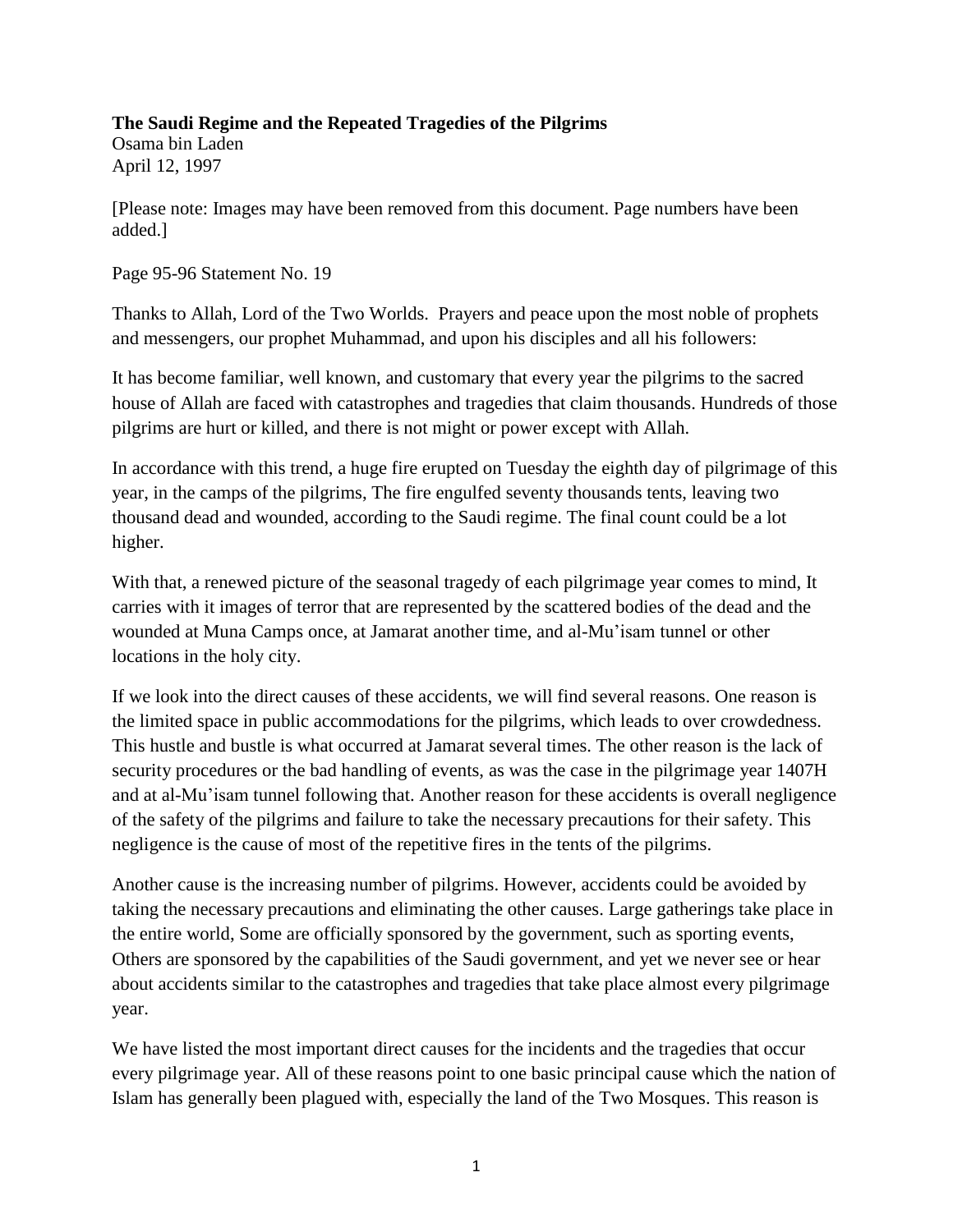the dominance of the rulers and the princes of the Saudi family on this holy land. We are referring to their despotism in all matters and their insensitivity to the feelings of one billion Muslims in the five continents who face the holy house of Allah and His peaceful city with their hearts and their faces five times a day.

If we look at all the previously mentioned causes, we will find that getting rid of them is an assumed responsibility of this regime that rules the land. Its princes monopolize for themselves the responsibility for all its affairs, whether small or large, and they monopolize the pilgrimage affairs in particular.

Sufficiently equipping the facilities, maintaining them in an appropriate manner, and getting them ready for the needs of the pilgrims is an assumed responsibility of the rulers of the land. They have enormous resources and huge budgets through the virtue of Allah.

There is no intercession for those who built the facilities and offered the various services that are accompanied by harm, hypocrisy and reputation. These facilities and the services, through tests and incidents, have proven that they do not meet the required sufficient standards. The amount of money spent on them does not compare to what the princes and the rulers of the appetites on the inside and the outside. In addition, America country, even though their weekly income exceeds what the pilgrimage facilities collectively need for the entire year.

Taking the required security precautions and dealing appropriately with these incidents is part of the assumed responsibility of those who are still filling the world with their boasting about their accomplishments and their security capabilities.

Getting rid of the negligence which was the cause of several of the fires in the pilgrims' camps is also part of that responsibility. The fires could have been avoided and their effects minimized in any number of ways. People offered their opinions and advice as potential solutions but the rulers threw them (TN: the solutions) across the wall.

The problem is not the ability to find solutions that will spare the guests of the most merciful and the pilgrims to his ancient house these tragedies and catastrophes that they are exposed to every year. Nor is the problem the application of those easy solutions which were presented to the ruling regime a long time ago, The amount of money that is needed to implement the solutions is nothing worth mentioning compared to the money they spend on intelligence and spying on the pilgrims. This surveillance annoys the pilgrims and tries to empty the pilgrimage of its context and meaning, Can anyone believe that this region with all its palaces and house is competing with the pilgrims for holy sites? Can anyone believe that this regime that spends billions is unable to provide appropriate lodging for the pilgrims, sparing them the danger of the repetitive fires? Can anyone believe that this regime cannot provide the pilgrims with safety so that they can perform their pilgrimage?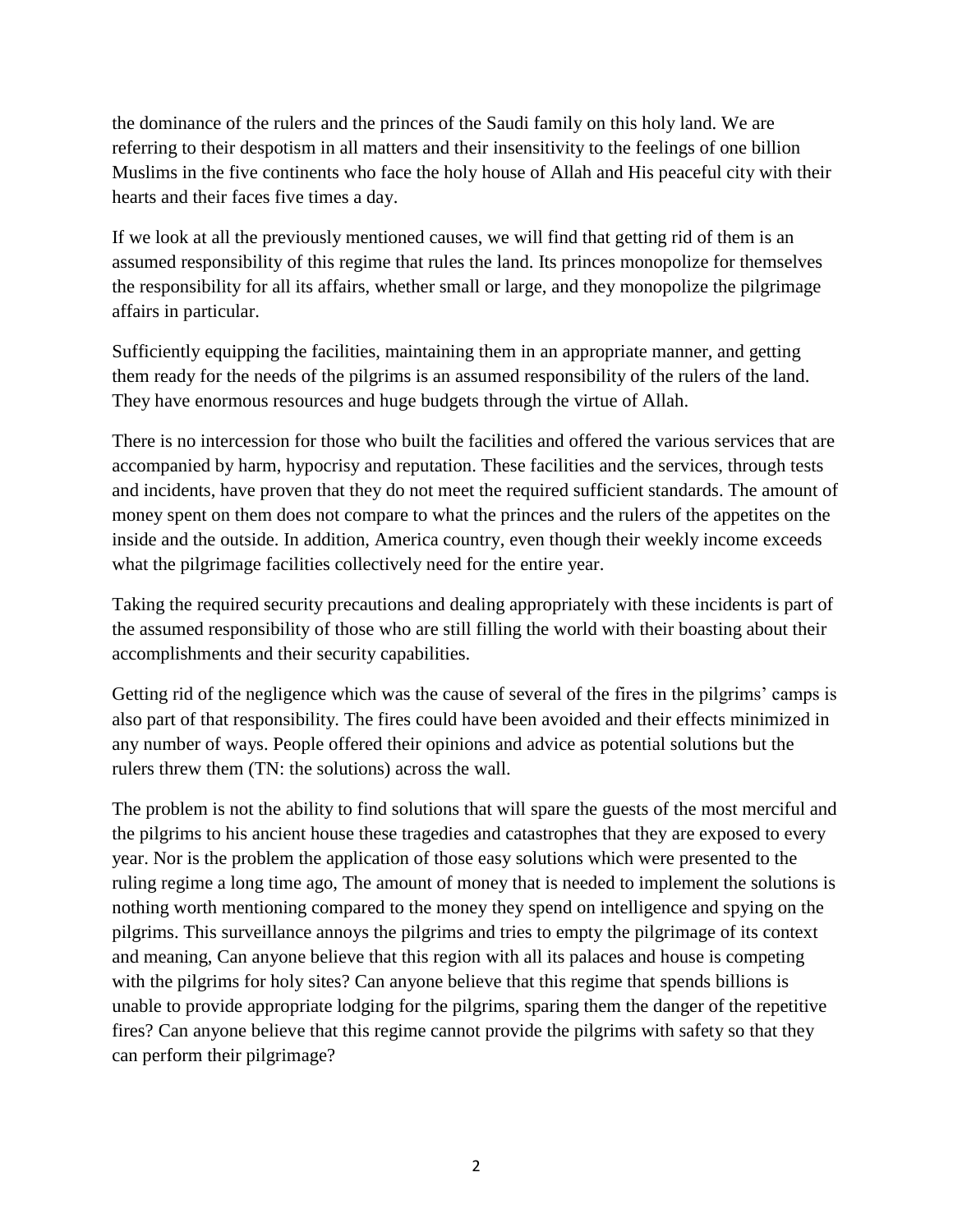The truth is that providing comfortable facilities for the pilgrims and giving them peace of mind does not present a problem. The problem is I the Saudi regime that wants to monopolize each of these matters for its princes, without tasking itself to comply with the simplest basics of this responsibility. Can anyone imagine or fathom in any religion, sect, or system of being asked or tried or fired, and without determining whose shortcoming was the cause?

These tragedies continue, playing with the minds of the Muslims and numbing their feelings. People in positions of responsibility continue without any questions being asked, and they do not take sufficient actions to stop the repetition of such tragedies. They are stupidly satisfied in offering cold condolences to the families and governments of the victims from the guests of the most merciful. This is negligence, without caring about the lives of thousands of guests of the most merciful and the pilgrims of his house. All of this is done at a time when the Saudi regime is paying unusual attention to the lives of the enemies of the nation, both Jews and Christians after the death of sixty occupying Jews in Palestine, the regime hastened to go to the Sharm al-Shaykh conference to offer its condolences to a band of occupying Zionists in Palestine, the regime has show friendship towards them, and it has endorsed them divisions or the conference to condemn Jihad and the Mujahidin. The regime is making a big deal about the killing of a handful of American military personnel. To satisfy the Americans, the regime offered the head of a group of pure youth who are zealous about their belief, their country, and their nation, The regime also put thousands in prison and removed high ranking military leaders who were accused of not doing enough to protect the occupying Americans. Eighty-one precautionary steps were taken to prevent the repetition of those incidents. The American government acknowledged that in cooperation with the Saudi regime, seventy-nine of those steps were implemented.

Since when are a handful of defiled Jewish souls and the conquering Americans more precious than thousands of guests of the most merciful and the pilgrims of his ancient house>=? Those pilgrims came from everywhere and every direction, bearing the pains of travel and burden themselves, Those pilgrims have paid the high costs, and they have endured all kinds of insults from degradation, discrimination, bias and annoyance that the Saudi regime imposes on them They bear all of this for the sake of performing this duty, this great pillar from the pillars of Islam. After all of this, they find themselves as fuel for a fore that was caused by the negligence and lack of caring of this regime for the lives of thousands of victims, and the regime's indifference to the feelings of double that number of widows, orphans, and their children. Families joyfully awaited the return of their family from the trip of a lifetime, and instead, they received motionless bodies in a big international funeral And that was only of they were lucky enough to receive the body at all. In several instances, the Saudi regime has kept the bodies as autopsy materials. The regime often keeps the bodies of the pilgrims that die in pilgrimage incidents when it does not find anyone claiming their bodies. These bodies become material for experimentation by professor and students of medical universities (and there is no power or force except with Allah).